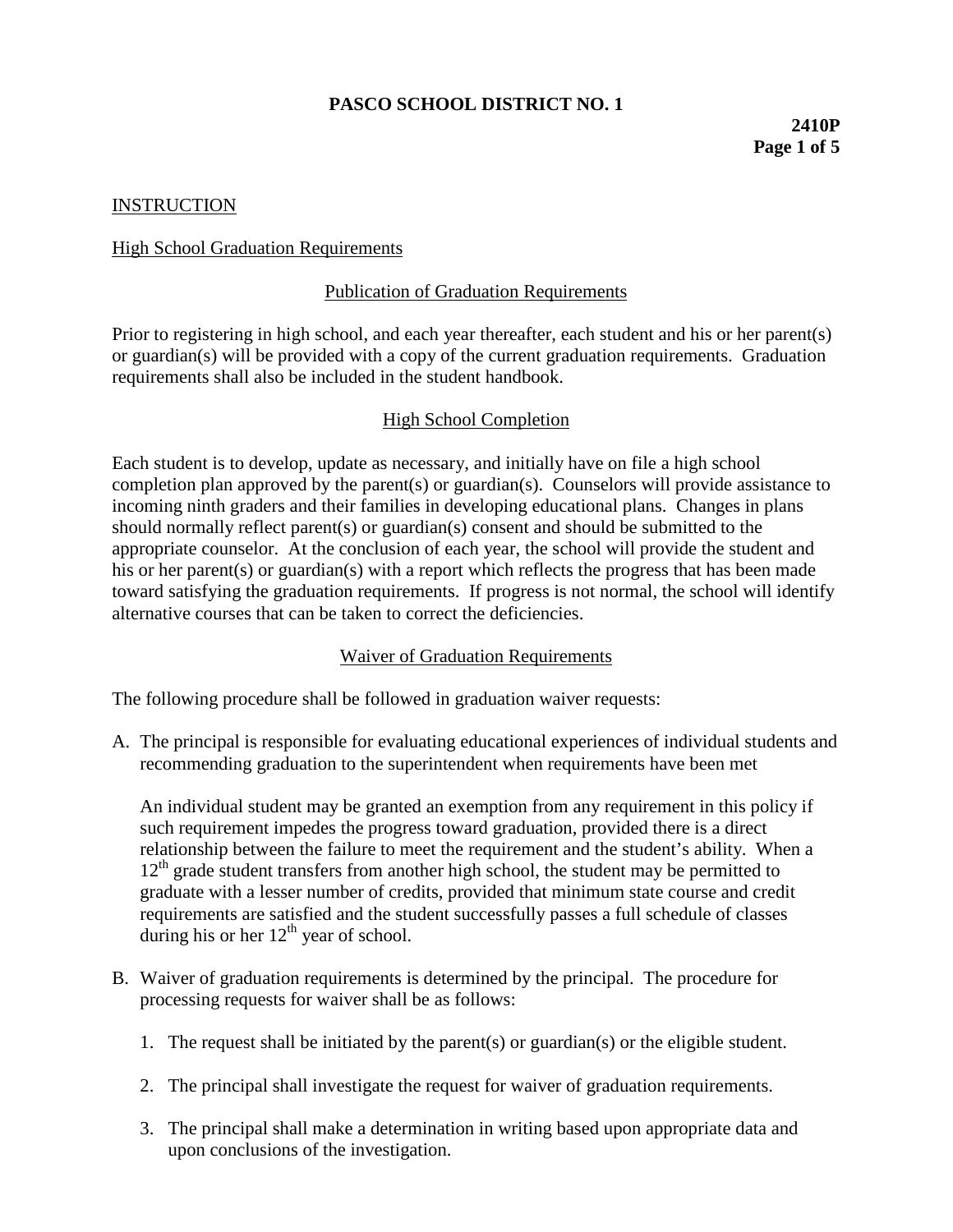- 4. The principal shall develop appropriate recordkeeping procedures for storage of all pertinent data relating to each waiver request.
- 5. The parent(s) or guardian(s) or eligible student shall be notified that an appeal to the decision on waiver requests may be made in writing to the superintendent no later than 30 days prior to the anticipated graduation date.
- 6. All state statutory requirements must be satisfied except that Washington history and government, pursuant to WAC 180-51-075, and physical education, pursuant to RCW 28A.23.050, may be waived. In the latter instance, an individual student may be excused from physical education upon written request of the parent(s) or guardian(s) on account of physical disability, employment or religious belief, or because of participation in directed athletics or military science and tactics. This shall not alter the credit requirements established by the board.

## Alternative Programs

Credit toward graduation requirements may be granted for planned learning experiences primarily conducted away from the facilities owned, operated or supervised by a district.

A proposal for approval of out-of-school learning activities shall be submitted prior to the experience, shall be at no additional cost to the district, and shall include at least the following information:

- A. The objective(s) of the program;
- B. The teaching component(s) of the program, including where and when teaching activities will be conducted by school district certificated staff;
- C. A schedule of the duration of the program, including beginning and ending dates within the school year;
- D. A description of how student performance will be supervised, evaluated, and recorded by the certificated staff or by qualified school district employees under the direct supervision of the certificated staff;
- E. A description of intervention techniques and criteria for their use;
- F. Description of how student performance will be assessed;
- G. Qualifications of instructional personnel; and
- H. Plans for evaluation of program.

A list of approved programs shall be kept on file in the principal's office. Reasons for approval or disapproval shall be communicated to those making the request.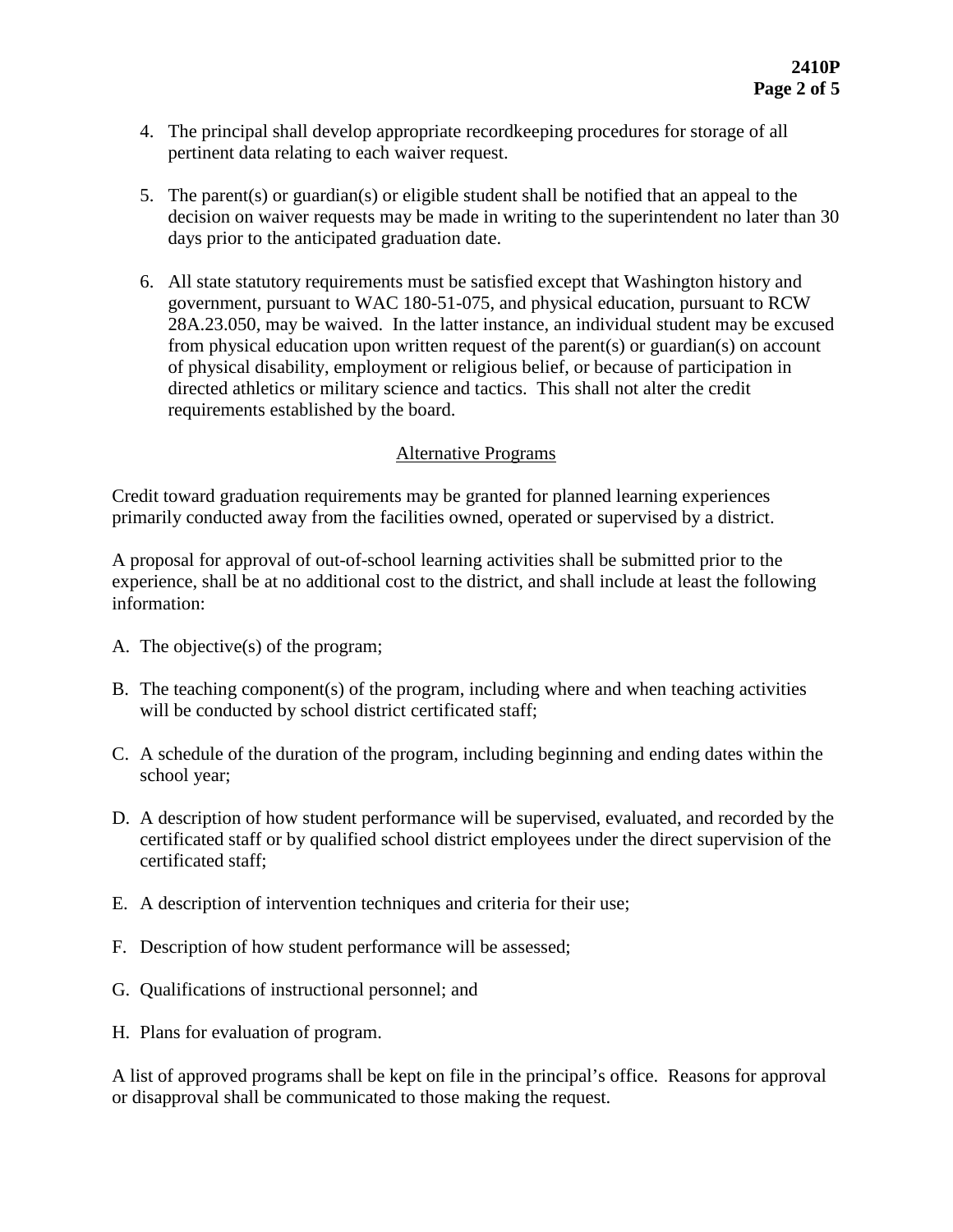Credit for Work Experience. The use of work experience as a part of the educational program of students should be regarded as part of the secondary school curriculum rather than just a device to relieve a manpower shortage.

The following are the bases upon which credit may be granted for work experience:

- A. The work program shall be supervised by the school.
- B. The work experience shall be definitely related to the school program of the student.
- C. Credit given for work experience shall represent growth in the student, and the type of work done should have definite educational value.
- D. The job in which experience is gained shall provide varied experience.
- E. A work experience program shall be supplemented by an adequate program of guidance, placement, follow-up and coordination between job and school by the career placement counselor.
- F. Work experience as a planned part of a school subject may be included in the credit given for that subject (e.g., sales training class).
- G. One work credit may be granted for not less than 405 hours of work experience related to a student's school program.
- H. A student participating shall be legally employed and must have passed his or her sixteenth birthday.
- I. An employer's report of the student's work record, indicating satisfactory progress on the job, shall be filed with the school.
- J. The regular state apprenticeship program, where the training is worked out cooperatively with the school and meets the standards for graduation requirements, is acceptable.

National Guard High School Career Training. Credit may be granted for national guard high school career training in lieu of either required or elective high school credits. Approval by the district shall be obtained prior to a student's participation in a national guard training program as follows:

- A. MIL Form 115 or an equivalent form now or hereafter provided by the national guard shall be completed and filed with the school district; and
- B. The number of credits toward high school graduation to be granted shall be calculated, agreed upon by the student and an authorized representative of the school district, and such agreement noted on MIL Form 115 or such equivalent form.

Credit toward high school graduation may be granted by the school district upon certification by a national guard training unit commander on the completion component of MIL Form 115 or such equivalent form that the student has met all program requirements.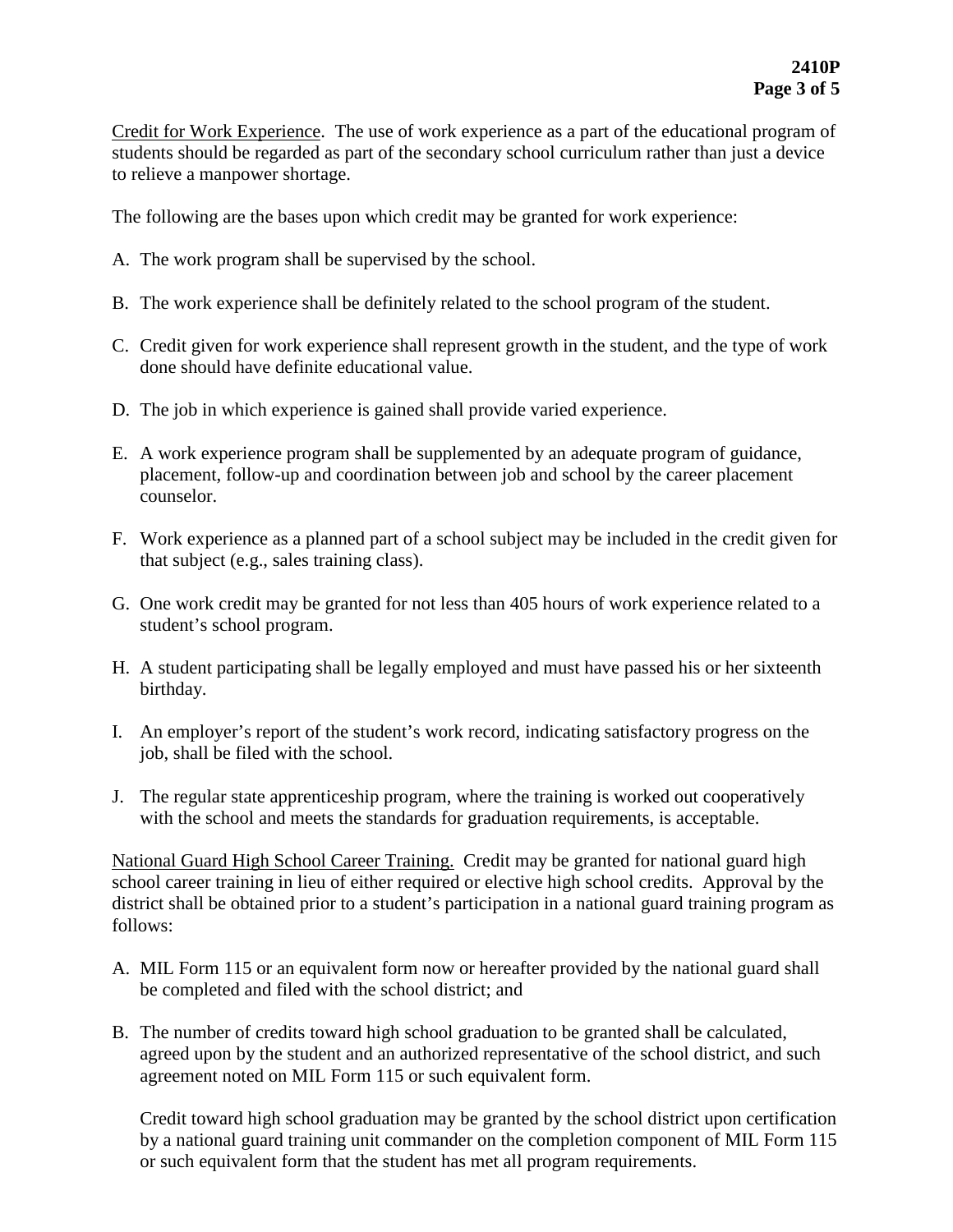Home School Credit. Guidelines for granting high school credit for home schooling are as follows:

- A. To gain credit for a course of study, a student shall provide:
	- 1. A journal which reflects the actual work completed during a home-study course of study;
	- 2. Exhibit(s) of any specific projects completed (e.g., themes, research papers, art and/or shop projects); and/or
	- 3. Any such other performance-based exhibits of specific course-related accomplishments.
- B. To gain credit for a course of study, a student shall demonstrate proficiency (at a minimum of 80%) of 80% of the objectives of the course. If other students in the course demonstrate proficiency at a level other than 80 percent and receive credit, students wishing credit for home schooling will be held to the same standard. Such testing shall be available as an ancillary service of the district if it is regularly available to all students. If not, the parent(s) or guardian(s) may engage district-approved personnel to conduct such an assessment at a cost to be determined by such personnel.

If a parent(s) or guardian(s) and/or student believes that the above process is excessively burdensome, the student, if eligible, may apply to take the test of General Education Development.

Correspondence Courses. Credit for correspondence courses may be granted, provided the following requirements are met:

- A. The program fits the educational plan submitted by the student.
- B. Credit is granted for the following approved schools:
	- 1. Schools approved by the National University Continuing Education Association or accredited by the National Home Study Council;
	- 2. Community colleges, vocational-technical institutes, four-year colleges and universities and approved private schools in the State of Washington; and
	- 3. Other schools or institutions which are approved by the district after evaluation for a particular course offering.
- C. Students wishing to receive credit for correspondence courses must submit their request to the principal by May 20 in order to be included on their transcript for that school year.